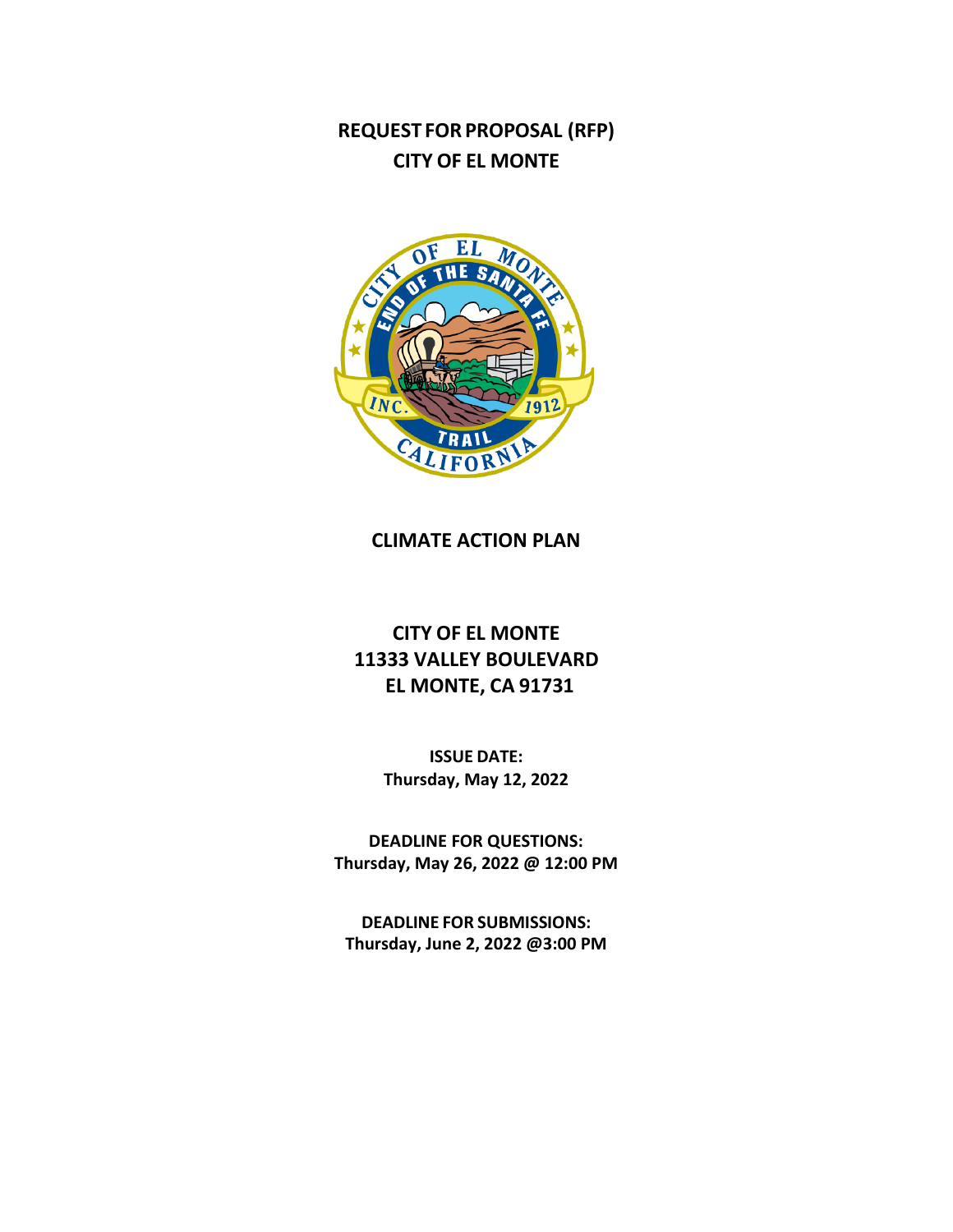## **REQUEST FOR PROPOSAL CLIMATE ACTION PLAN**

# **Table of Contents**

| <b>EXHIBIT 1 - PROFESSIONAL SERVICES AGREEMENT SAMPLE</b>                                   |
|---------------------------------------------------------------------------------------------|
| <b>EXHIBIT 2 - FALSE CLAIMS/FALSE CLAIMS ACT CERTIFICATION</b>                              |
| <b>EXHIBIT 3 - DEBARMENTS</b>                                                               |
| <b>EXHIBIT 4 - LITIGATION HISTORY/CIVIL LITIGATION CERTIFICATION</b>                        |
| <b>EXHIBIT 5 - CONFLICT OF INTEREST DISCLOSURE STATEMENT</b>                                |
| <b>EXHIBIT 6 - CITY OF EL MONTE GENERAL PLAN, PUBLIC HEALTH AND SAFETY ELEMENT (2.1.22)</b> |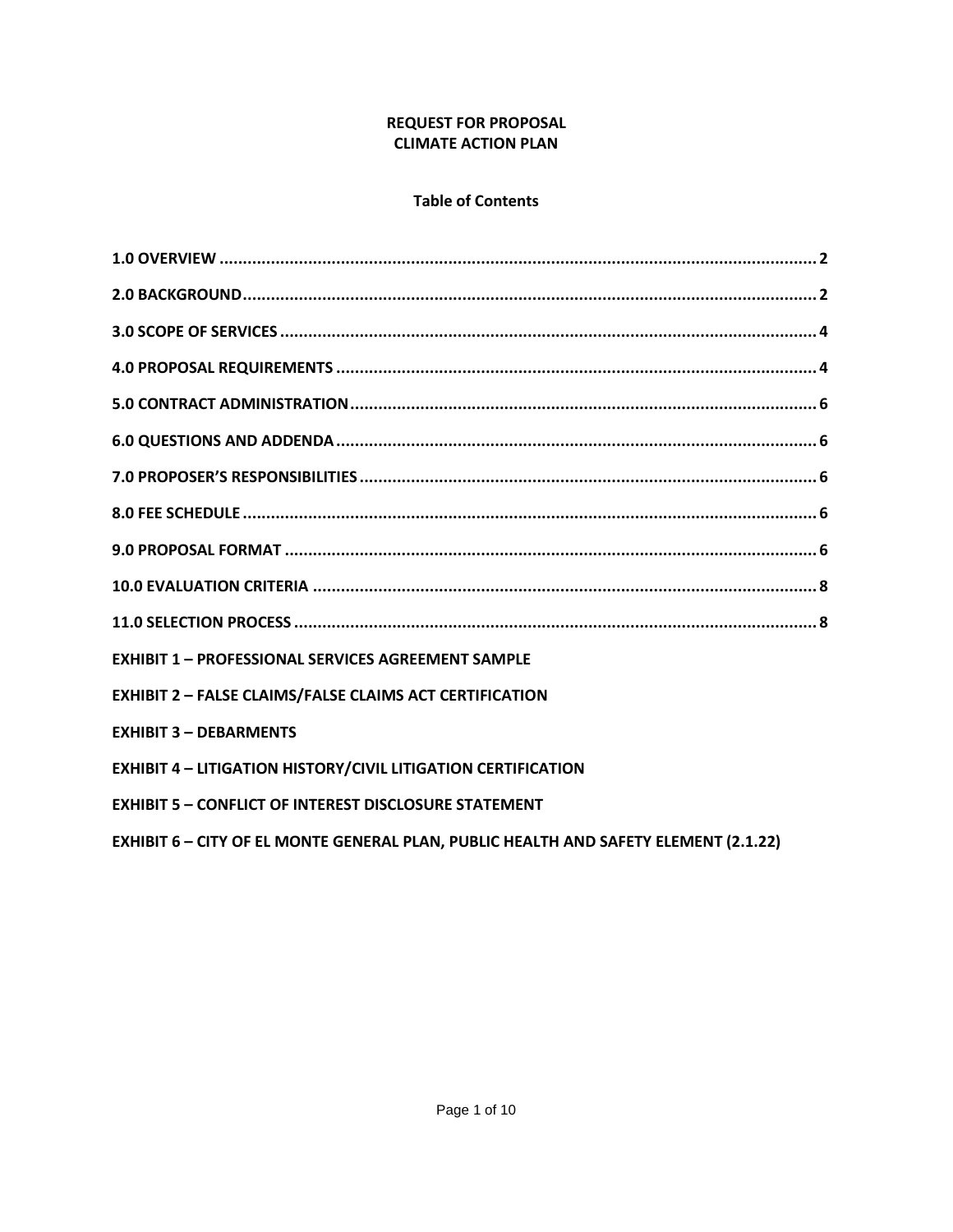## **1.0 Overview**

The City of El Monte (the "City") is soliciting proposals from qualified professional consulting firms (the "Consultant") to assist with the development of a Climate Action Plan ("CAP") which will serve as a strategic plan to mitigate climate change through greenhouse gas ("GHG") reductions targeting emissions in the construction, energy, transportation and waste sectors, and to adapt to the effects of climate change in accordance with this Request for Proposal. The City intends to award the Consultant a Professional Service Agreement (the "Agreement") for such efforts.

The development of the CAP will be managed by the Department of Community & Economic Development. Through the CAP, the City of El Monte will take steps to achieve sustainability, efficiency and environmental goals.

All responses to this Request for Proposal ("RFP") are due to the City **by 3:00 P.M. THURSDAY, JUNE 2, 2022** ("Submission Deadline").

## **2.0 Background**

Incorporated as a general law city in 1912, the City of El Monte is located approximately 10 miles east of downtown Los Angeles at the intersection of Interstates I-10 and I-605, with a diverse majority-minority population of almost 110,000.

The City of El Monte is seeking professional consultant services to work with staff, environmental working groups, regional public agencies, community stakeholders, businesses, City Council and other applicable boards, commissions and committees to develop a comprehensive, robust and innovative CAP that will:

- i. Evaluate current GHG emissions from both City government and the local community;
- ii. Assess the City's vulnerability to the ongoing effects of climate change;
- iii. Recommend GHG emission reduction targets to align with Senate Bill 32 ("SB 32") by 2030, and reach carbon neutrality on or before 2045;
- iv. Establish tier level recommendations on GHG reductions including implementation measures, policy recommendations and metrics for measuring progress;
- v. Identify local and regional climate challenges, opportunities, and direct impacts to the City of El Monte.

# **3.0 Scope of Services**

The proposer shall perform the certain services necessary to achieve the following scope. Consultants are strongly recommended to suggest refinements and innovative methods that ultimately achieve the work product described below, if necessary:

**3.1 Kick-off Meeting, Background Review, and Goal Setting.** Consultant shall meet with City Staff for a formal kick-off meeting. The meeting will go over the general overview of the project, goals and objectives, confirm project schedule, and identify existing documents, data, policies, and initiatives relevant to the development of the CAP.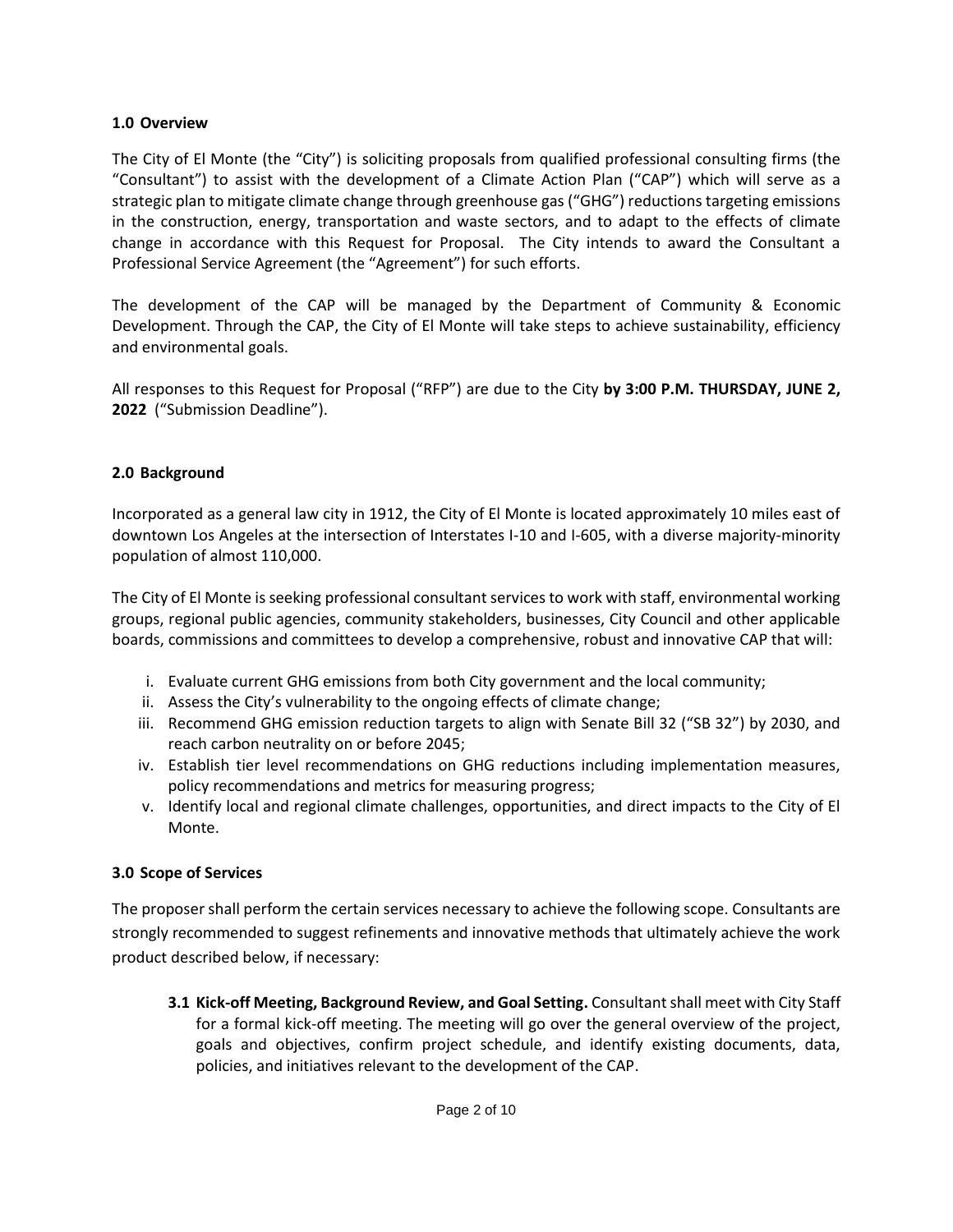- **3.2 Assessment of Existing Policies, Programs, and Best Practices.** Consultant will conduct extensive research in several areas to inform subsequent phases of the required work. These areas include:
	- 1. Review the City's updated General Plan Health and Safety Element (see Exhibit 6), which includes added language on the need to develop a Climate Action Plan.
	- 2. Researching best practices from cities similar in size, scale, and physical context as El Monte, including successful climate action plans, effective mitigation and adaptation measures, financing mechanisms and funding programs to support implementation, and other resources and tools as appropriate;
	- 3. Review existing City codes, policies, and programs that offer the potential for reducing GHG emissions or adapting to climate change; and,
	- 4. Providing an expedited comparison of existing GHG inventory protocols and tolls that identify the scope and emission sources covered in each and investigates the availability of data needed to be undertaken. The City prefers a GHG inventory protocol that is compatible with industry best practices.
- **3.3 Vulnerability Assessment and Adaptation Measures.** The Consultant shall provide a vulnerability assessment of the risks the City is likely to face as the impacts of climate change become more severe. Evaluated risks must include, but are not limited to: drought, extreme heat, precipitation, air quality, winds, wildfires, and indirect effects of sea level rise from coastal communities (i.e. population migration.) The analysis will also address any disproportional impacts that climate change may have on seniors, children, low-income residents, persons with disabilities, and other vulnerable populations across El Monte. This effort should include both community adaptation and municipal government operations. The Consultant shall provide costs and benefits associated with each proposed measure.
- **3.4 Greenhouse Gas Emissions Inventory.** Consultant will conduct a *current* baseline GHG inventory for both community emissions and municipal government operations.
- **3.5 Greenhouse Gas Emissions Projections.** Consultant will develop a GHG emission analysis for both community and municipal operations as if they continue to implement current (or refuse to enact new) policies, practices and operations (business-as-usual) as described in Task 3.2 and 3.4 of this RFP. The analyses shall also include GHG projections that were adopted or are soon to be adopted such as City master plans implemented by 2045. Some of these plans include:
	- 1. [Green Building Code]
	- 2. [Water Resource Plan and Wastewater Recycling/Treatment/Retention Plans]
	- 3. [Urban Forestry Management Plan]
	- 4. [Organic and Food Waste Programs]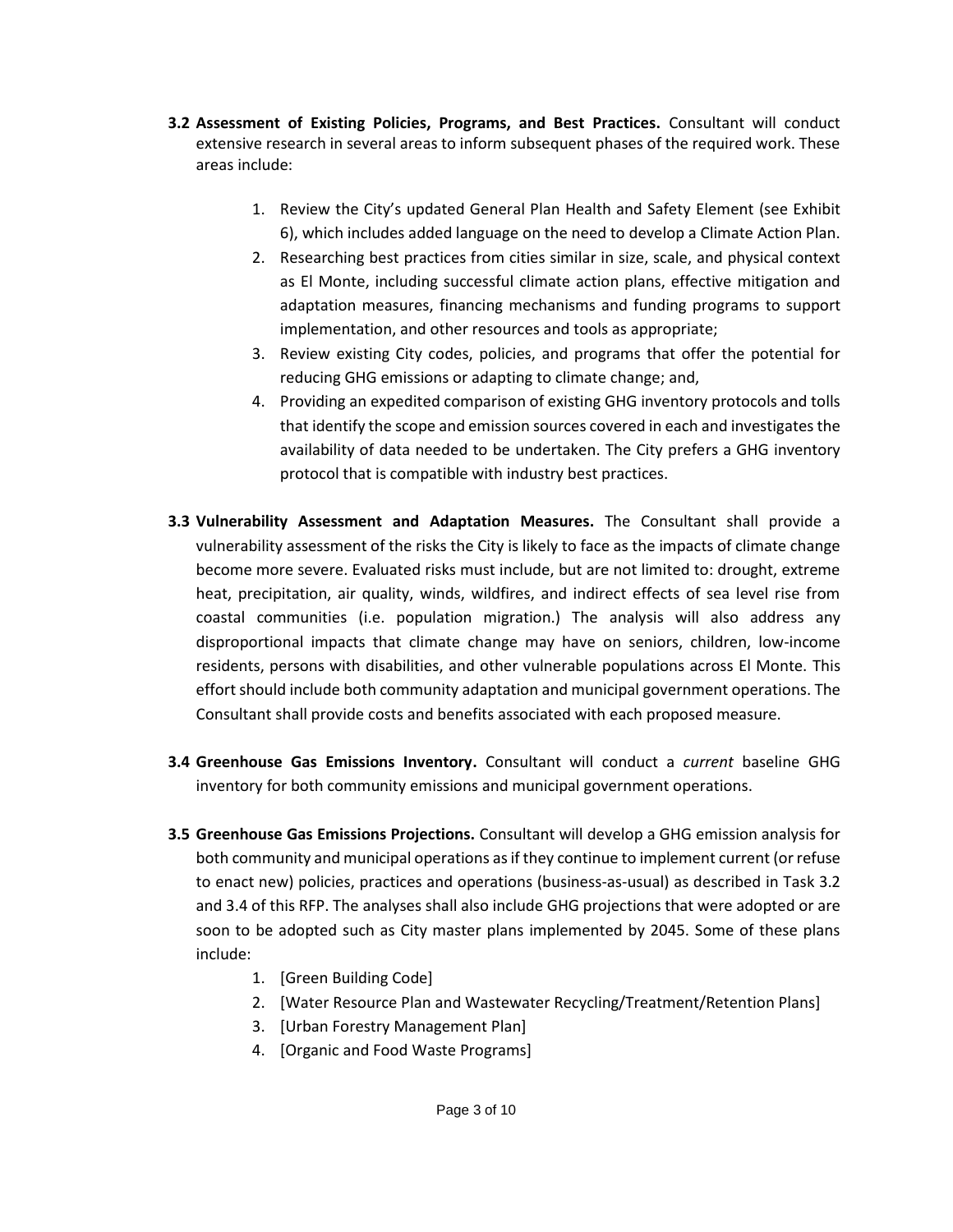Additionally, the Consultant shall utilize the State Energy Efficiency Collaborative's ("SEEC") ClearPath California in conducting their analyses. The analyses shall include different types of emission sources such as stationary energy, grid energy, transportation, land-use, water, wastewater, and urban forests.

- **3.6 Tier Level Emission Reduction Measures.** The Consultant shall provide the City several tiered level approaches to align with SB 32 by 2030 and carbon neutrality by 2045. The approach can be conservative to aggressive and vice versa, or moderate and consistent. The first milestone in the tiered level approach shall be accomplished by reducing community GHG emissions by a minimum of 35% and a maximum of 65% from 2005 emission levels (or the "GHG Baseline".) The next sets of milestones should be in five to ten year increments.
- **3.7 Stakeholder Engagement.** Consultant will engage stakeholders including the City Council, Planning Commission, Committees, City Staff, businesses, environmental groups, regional and local public agencies. The Consultant shall expect three stakeholder groups: (i) City Staff, (ii) Appointed and Elected Officials, and (iii) environmental working groups, businesses, regional public agencies and other stakeholders.
- **3.8 Implementation Plan.** The Consultant will then prepare an implementation plan for the selected tier level mitigation and adaption measures selected in Task 3.6 of this RFP. The implementation plan will identify lead agencies, partner organizations, costs, timeframe, funding mechanisms, and co-benefits.
- **3.9 Climate Action Plan.** The Consultant will draft the CAP by summarizing all the research, analyses, and stakeholder engagement outcomes of this process. The CAP will address both City operations and community wide implementation plans in order to achieve GHG emissions reduction goals on or before 2045. The CAP shall be written in language that any person can understand and thereby be engaged in meeting the GHG reduction targets adopted by the City. The CAP shall be well designed and contain concise infographics. The initial draft will be reviewed by Staff and sent for review by the Planning Commission and other advisory committees before being finalized and presented to the City Council for ultimate adoption.
- **3.10 Ongoing Monitoring and Reporting.** The CAP will be the City of El Monte's first formal plan to mitigate the effects of climate change and reduce GHG emissions. The Consultant shall provide a recommendation on the most straightforward yet most effective monitoring and reporting policies that Staff can use to provide ongoing updates to various commissions and the City Council.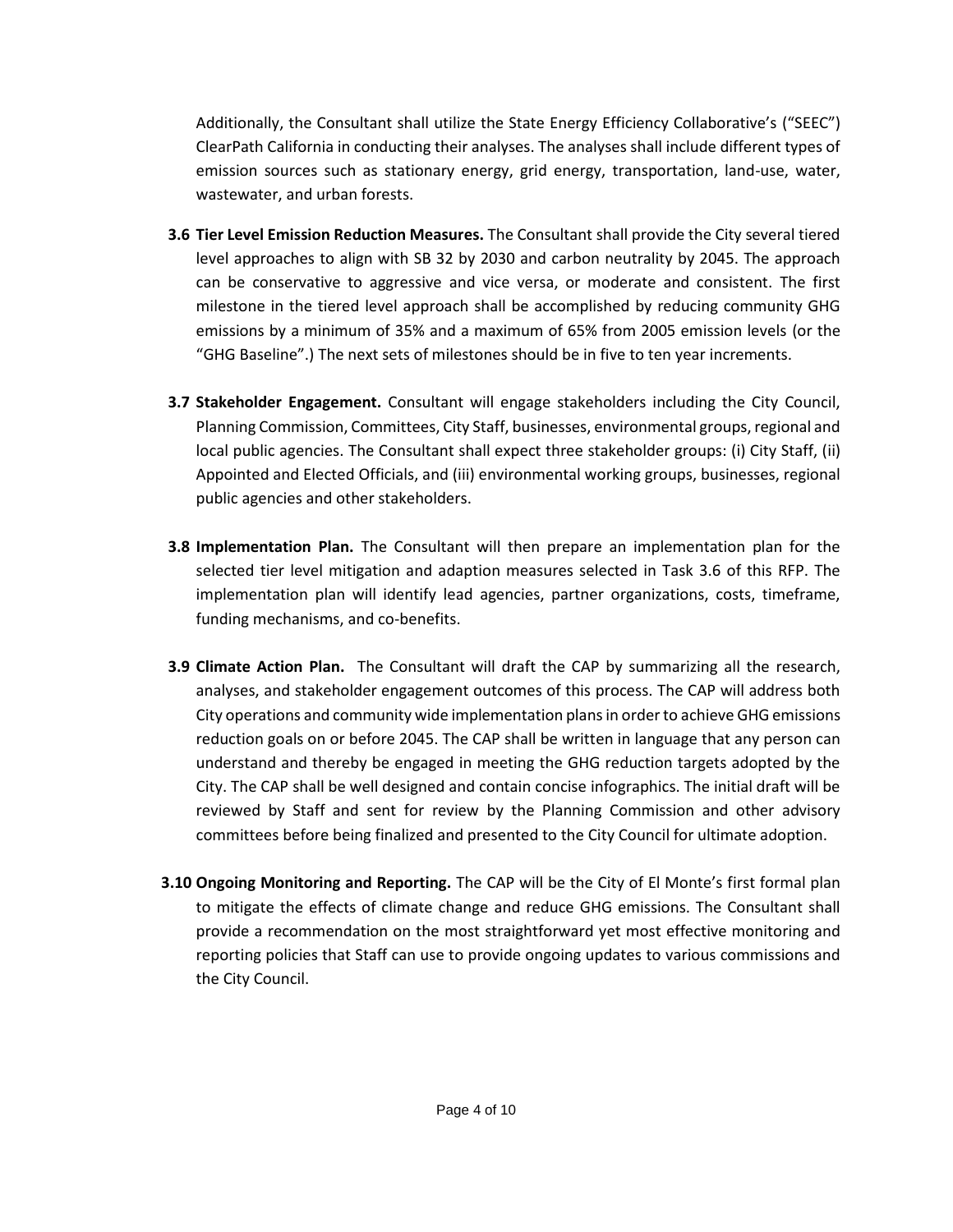**3.11 CEQA Analysis.** The Consultant will need to identify California Environmental Quality Act ("CEQA") requirements related to the adoption of the CAP. The consultant will also need to identify implementation tasks that require CEQA compliance. The analysis shall be submitted in a technical memorandum. For clarity, the Consultant is not being asked to complete and submit CEQA documents for each implementation task.

# **4.0 Submittal Requirements**

All proposals shall be submitted through the City's electronic bid management system (PlanetBids) at <https://www.planetbids.com/portal/portal.cfm?CompanyID=43375> **by 3:00 P.M. THURSDAY, JUNE 2, 2022** for the described project. A proposal submitted after the time set shall not be considered. Proposers are required to submit (upload) all items listed in Section 9 below, including acknowledgement of all addendums. Bid tabulations will be available on PlanetBids immediately following the bid closing.

Submitted proposals shall be maintained as confidential records of the City up to the Submission Deadline. Proposers may withdraw, modify and/or resubmit a proposal prior to the Submission Deadline but not after. Proposers shall be bound to the terms of their proposal following the Submission Deadline, however, the City, in its sole and absolute discretion, reserves the right to accept post deadline modifications if it is determined that such modifications are in the best interests of the City. The City also reserves the right to waive minor non-substantive informalities or allow the proposer to correct them.

- **4.1** Proposers shall be solely and exclusively responsible for all costs incurred in connection with the preparation and submission of the proposals; demonstrations; interviews; preparation of responses to questions and requests for additional information; for contract discussions; or for anything in any way related to this RFP. The City is not liable for any costs incurred by a proposer in response to this RFP. Whether or not a proposer is awarded a contract pursuant to this RFP, no proposer shall be entitled to reimbursement for any costs or expenses associated with the proposer's participation in this RFP process.
- **4.2** Late proposals will not be considered.
- **4.3** The City reserves the right to reject any and all proposals received as a result of this RFP. The City's potential award of a contract(s) will not be based on any single factor nor will it be based solely or exclusively on the lowest cost proposal. If a contract(s) is awarded, it will be awarded to the proposer(s) who in the judgment of the City has presented an optimal balance of relevant experience, technical expertise, price, quality of service, work history and other factors which the City may consider relevant and important in determining which proposal(s) is best for the City.
- **4.4** The City reserves the right to cancel or modify this RFP. There is no guarantee that the City will award contract.
- **4.5** City reserves the right to investigate the qualifications of any proposer under consideration including proposed subcontractors and parties otherwise related to the proposer and require confirmation of information furnished by a proposer, or require additional evidence of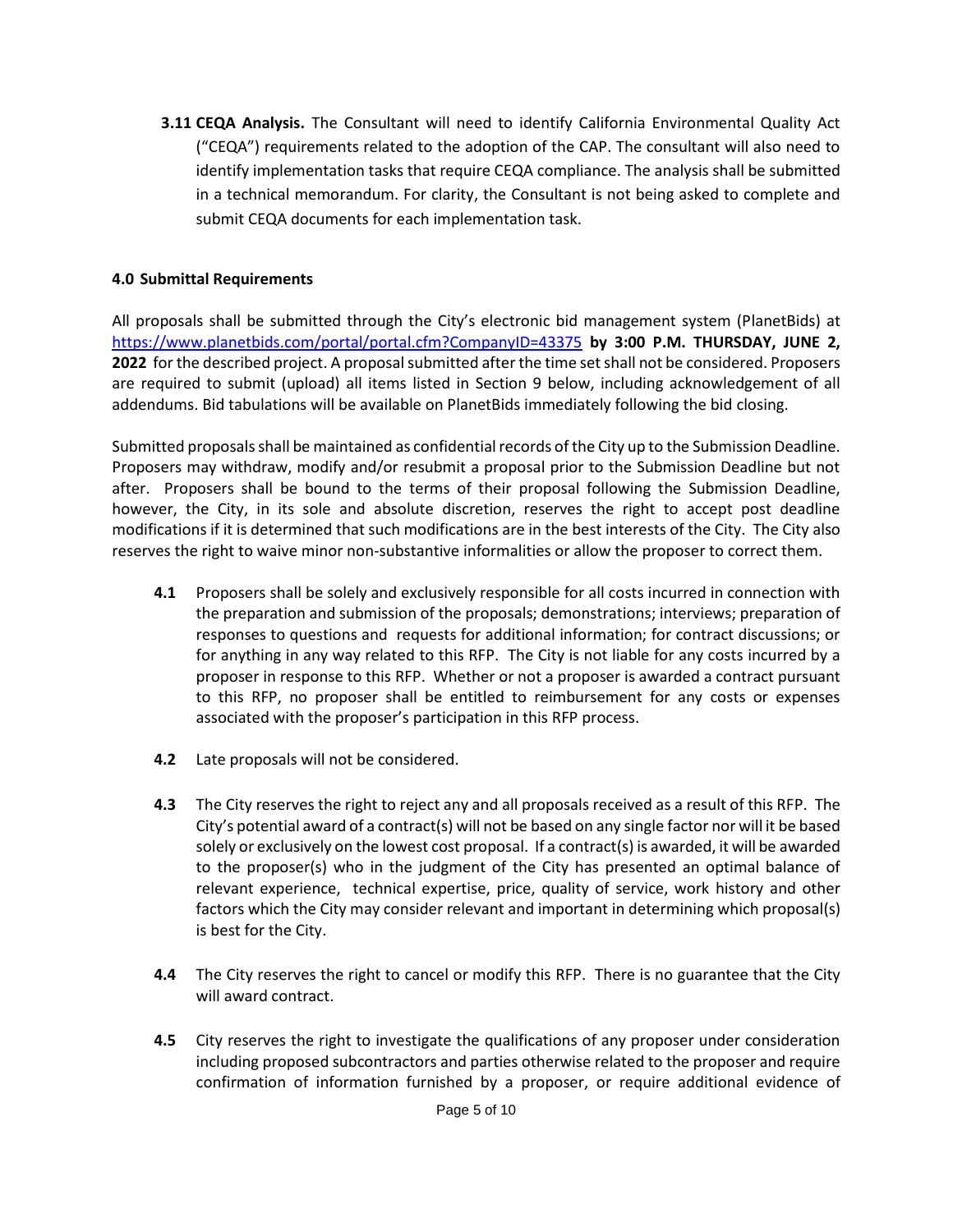experience and qualifications to provide the services or otherwise discharge the obligations required by this RFP.

- **4.6** The City, pursuant to the California Public Records Act (Govt. Code Section 6250 et seq.) reserves the right to make copies of all submitted proposals available for inspection and copying by any interested member of the public, except to the limited extent the City determines that any information contained in a proposal is legally privileged under the California Public Records Act. By submission of a proposal, proposers acknowledge and agree that their proposal and any information contained therein may be disclosed by the City to interested members of the public, including other proposers.
- **4.7** City reserves the right to approve or disapprove of particular subcontractors, joint venture partners, or other proposed team members.
- **4.8** The City reserves the right to evaluate responses in terms of the best interests of the City, applying criteria provided in this RFP and any other criteria the City, in its sole discretion, deems pertinent.
- **4.9** By the submission of a proposal, each proposer accepts and agrees to execute a written Professional Services Agreement (PSA) in the form attached hereto as Exhibit 1. By submission of a proposal, each proposer agrees to execute a PSA with the City in the form attached hereto as Exhibit 1, inclusive of all stated terms and conditions relating to indemnification, required insurance and standard of care requirements. If a proposer is unable to agree to any of the terms or conditions of the PSA in the form attached hereto, the proposer must identify the provision(s) in question and provide an explanation as to why the proposer cannot comply with such provisions. If a proposers objection to a certain provision of the PSA is merely a question of added cost, the proposer shall indicate in the proposal the difference in cost associated with complying with the provision(s) versus the cost associated with the City's waiver or modification of the provision(s). The City shall be under no obligation to make modifications to the PSA after a contract has been awarded and proposers shall be deemed to have incorporated all costs associated with compliance with the PSA into their proposal. A proposer's inability to comply with one or more provisions of the PSA shall be a factor that will be considered by the City in determining which proposal will serve the best interest of the City when all other factors are taken into account.
- **4.10** All proposals must remain valid for a minimum period of ninety (90) calendar days after the Submission Deadline. Responses may not be modified or withdrawn by the proposer during this period of time except in accordance with this RFP and with written permission granted by the City.
- **4.11** Proposer is solely responsible for "on time" submission of their electronic proposal. The bid management system will not accept late proposals and no exceptions shall be made. Bidders will receive an e-proposal confirmation number with a time stamp from the bid management system indicating their bid was submitted successfully. The City will only receive those bids that were transmitted successfully. DO NOT FAX OR EMAIL.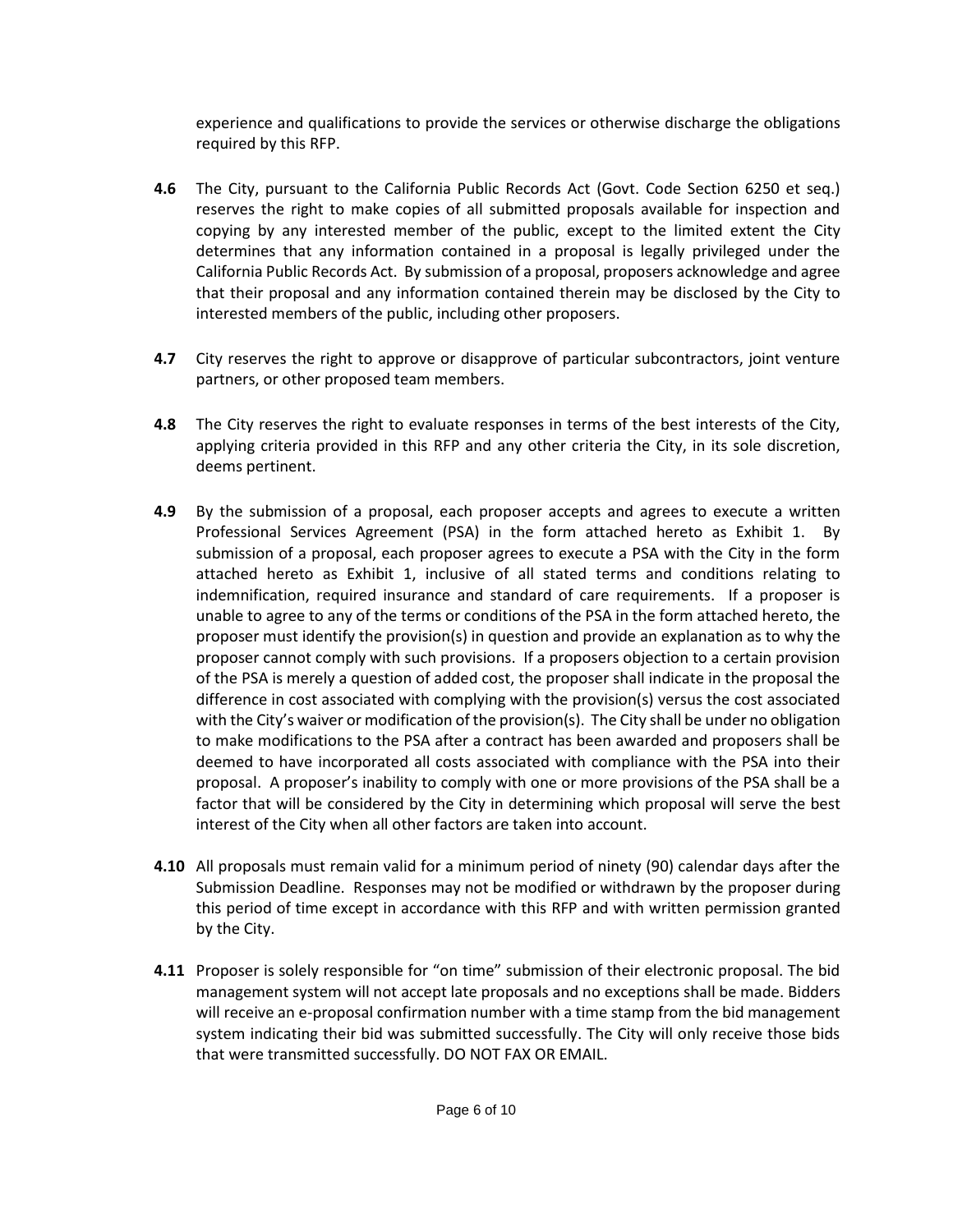- **NOTE:** E-proposals are sealed and cannot be viewed by the City or any other person or entity until the closing date and time. If you need to withdraw your proposal, you may do so at any time before the Submission Deadline, by going back into the system and selecting "withdraw".
- **4.12** Proposal will be accepted by the City on or before **3:00 P.M.** (local time) on **THURSDAY, JUNE 2, 2022**. Physical proposals shall not be accepted. All proposals shall be submitted through the City's electronic bid management system (PlanetBids) at <https://www.planetbids.com/portal/portal.cfm?CompanyID=43375> **by 3:00 P.M. THURSDAY, JUNE 2, 2022** .

## **5.0 Contract Administration**

Betty Donavanik, Director of Community and Economic Development, or alternate designated representative, will be the contract administrator on behalf of the City.

#### **6.0 Questions and Addenda**

- **6.1** Project-specific questions must be submitted in writing through the City's electronic bid management system (PlanetBids) at <https://www.planetbids.com/portal/portal.cfm?CompanyID=43375> by **12:00 P.M.** (local time) on or before **THURSDAY, MAY 26, 2022**. All posted questions will be answered in writing and conveyed via written addenda to all Proposers via posting on PlanetBids.
- **6.2** If it becomes necessary to revise any part of this RFP, an addendum(a) will be posted on the City's electronic bid management system. It shall be the sole responsibility of the proposer to check for any addenda to the RFP that may be issued by the City. Proposer shall include acknowledgement of any addenda with their proposal.

#### **7.0 Proposer's Responsibilities**

- **7.1** It is presumed that each proposer has read and is thoroughly familiar with the scope of services to be performed under this RFP.
- **7.2** The proposer agrees that, if a contract is awarded to a proposer, the proposer shall make no claim against the City or any of the funding agencies because of any estimate or statement made by any employees, agents, or consultants of the City which may prove to be erroneous in any respect.

#### **8.0 Fee Schedule**

Please provide billing rates for personnel according to their roles and responsibilities.

#### **9.0 Proposal Format**

All proposals shall include the following information and comply with the associated page limit restrictions. Note that 1 page includes the front side of an 8.5" x 11" sheet of paper and the cover does not constitute a page.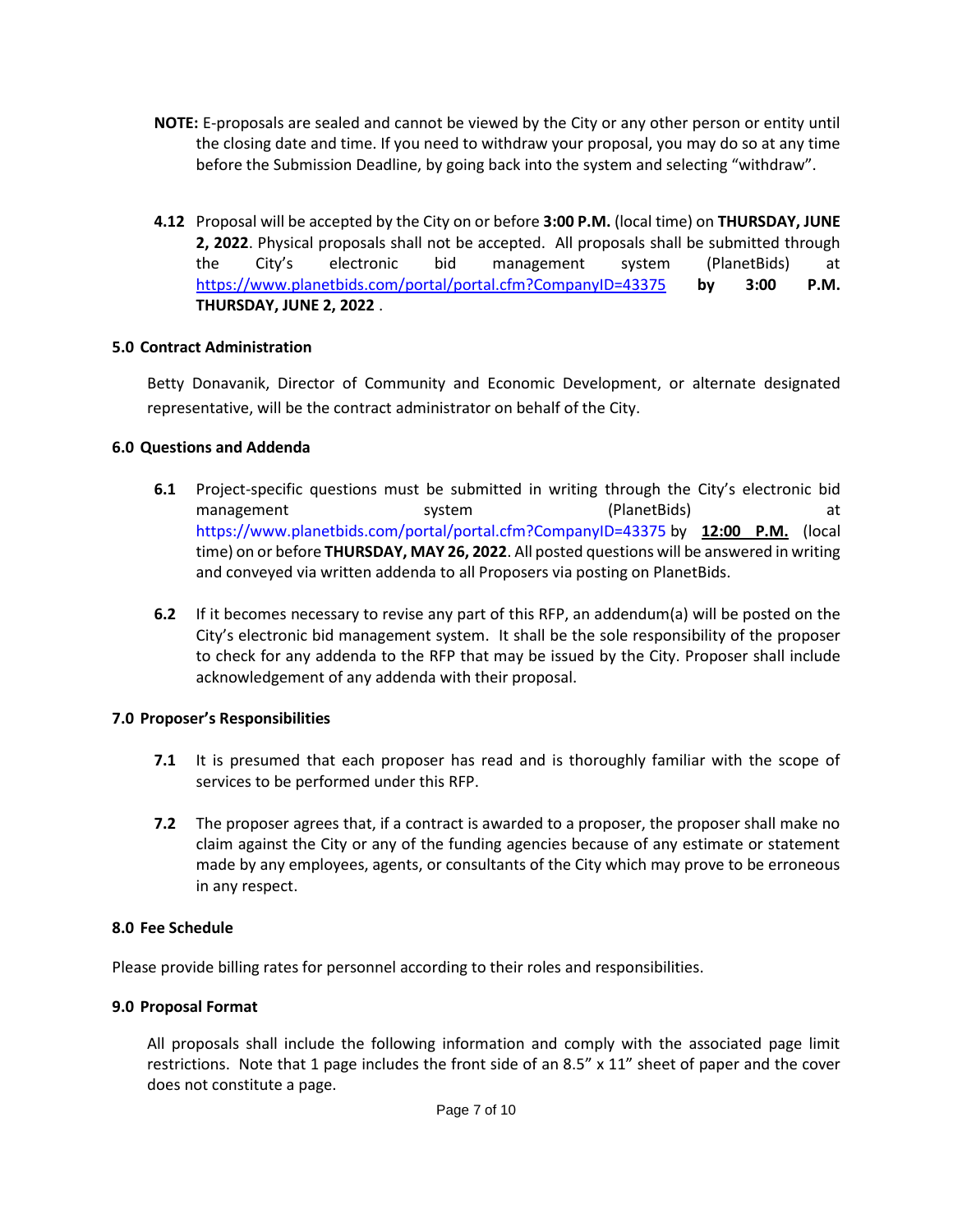**9.1 Cover Letter.** 1-page cover letter signed by an officer of the firm, binding the proposer to all of the commitments made in the submittal. The letter shall include name, address and phone number of the person authorized to represent the proposer and shall include the following Statement:

I HAVE READ UNDERSTOOD AND AGREED TO ALL STATEMENTS IN THIS REQUEST FOR QUALIFICATIONS AND ACKNOWLEDGE RECEIPT OF ALL ADDENDUMS/AMENDMENTS AS WELL AS TO THE TERMS, CONDITIONS, AND ATTACHMENTS REFERENCED.

- **9.2 Letter of Interest.** Description of the proposer's interest in the project, initial vision for the work, and relevant experience or background. Include contact information: name, title, company, address, phone, and email. (3000 characters maximum, including spaces)
- **9.3 Project Approach.** Provide a detailed description of the approach and methodology to be used to accomplish the "Scope of Work" of this RFP. The methodology section should include:
	- a. An implementation plan that describes in detail (i) the methods, including controls by which proposer manages projects of the type sought by this RFP; (ii) methodology for soliciting and documenting views of internal and external stakeholders; (iii) and any other project management or implementation strategies or techniques that the proposer intends to employ in carrying out the work.
	- b. Detailed description of efforts proposer will undertake to achieve client satisfaction and to satisfy the requirements of the "Scope of Work" section.
	- c. Overall timeline for each task.
	- d. Detailed description of specific tasks proposer will require from City staff. Explain what the respective roles of City staff and your staff would be to complete the tasks specified in the Scope of Work.
- **9.4 Firm Qualifications.** Maximum 4-page qualifications on the proposer and its area(s) of professional expertise relevant to this RFP, with emphasis on contracting services which are similar to those listed under 1.0 Overview, 2.0 Background and 3.0 Scope of Services, above.
- **9.5 Proposer Qualifications and Experience.** Maximum 3–page summary of the relevant experience, work sample, training, education and special certifications of the proposer's personnel who will be performing the professional services contemplated under this RFP on the proposer's behalf. Briefly discuss the proposer's firm's qualifications and experience with projects of a similar magnitude and nature. The summary shall also include the office location of key personnel proposed to work on this contract. Relevant experience can include your firm's overall experience, experience with similar services for other cities or public agencies and the experience of individuals on your proposed team. Show how your experience relates to the demands of this RFP.
- **9.6 Proposed Personnel.** Maximum 2–page resume for each proposed personnel, if any, which may be providing the services. There shall be a designated primary contact with the City during the contract period and shall function in that capacity while employed by the firm. In addition, the City must approve changes of personnel.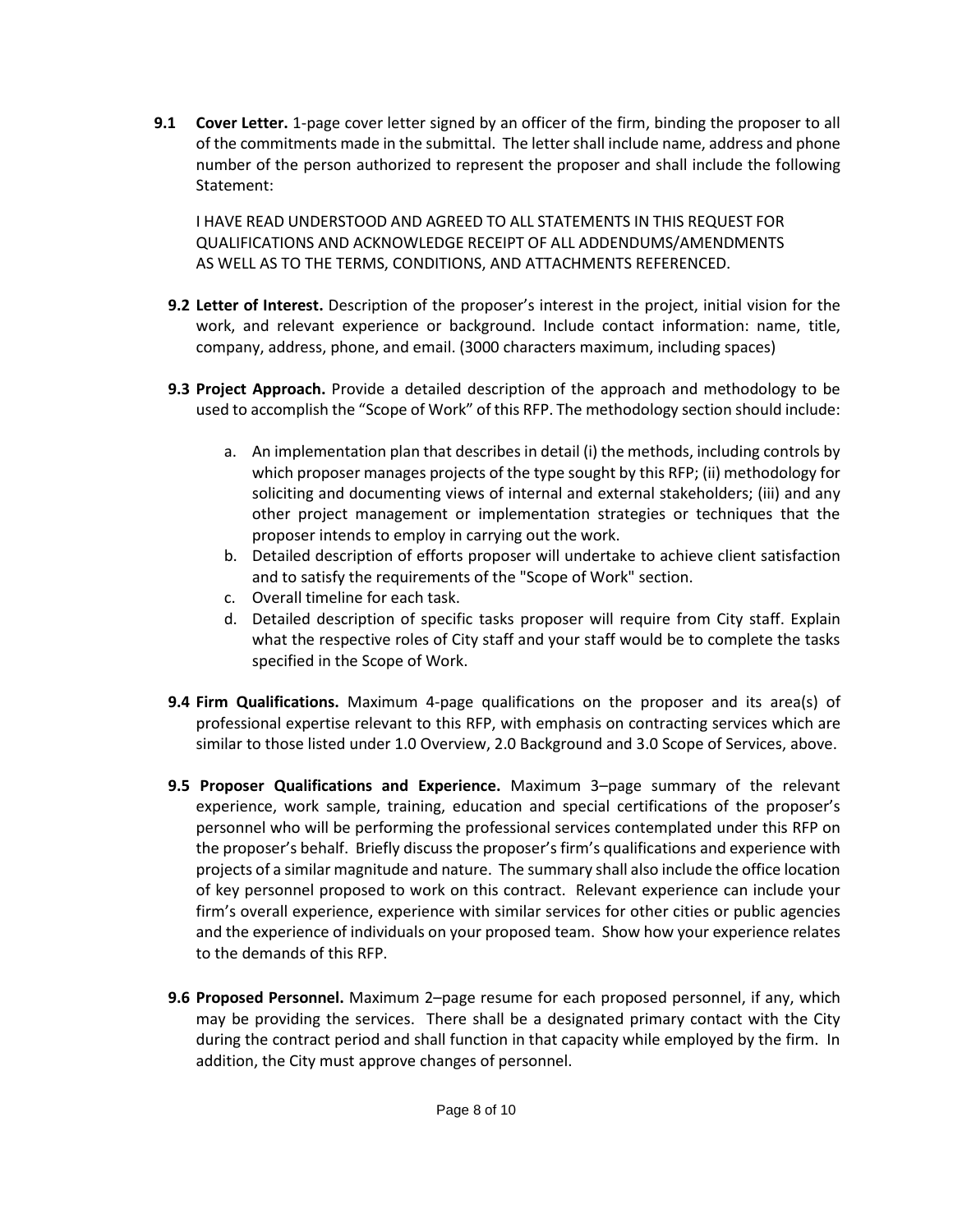- **9.7 References.** Each proposal must include at least three (3) public agency references going back not more than five (5) years from the issuance of this RFP in which the proposer was engaged to provide services similar to those requested under this RFP. References should place an emphasis on past projects in which the personnel to be used by proposer for this project were deployed. The references should include the name, title and contact information of the public agency officer or employee responsible for overseeing the proposer's work.
- **9.8 Budget.** Please include a budget for the proposed scope of work including a not-to-exceed cost to develop the CAP. At minimum, the budget must include the following: hourly rates/salaries and benefits for staff assigned to the project, anticipated hours of work, direct costs, administrative costs and other miscellaneous fees as applicable.
- **9.9 False Claims, Debarment and Civil Litigation History.** Each proposer shall be required to complete and submit along with their proposal the certification forms relating to false claims, debarment and civil litigation history which are attached here to as Exhibits 2, 3 and 4 respectively.
- **9.10 Conflict of Interest Disclosure Statement.** Each proposer shall complete the Conflict of Interest Disclosure Statement attached hereto as Exhibit 5. City reserves the right to disqualify any proposer who fails to submit and/or sign the Conflict of Interest Disclosure Statement. Proposers are directed to be reasonably thorough and detailed in listing and describing the nature of any relationship the proposer has with a Conflicted Consultant or a Potentially Adverse Client, as those terms are defined under the Conflict of Interest Disclosure Statement. Similarly, proposers are directed to be reasonably thorough and detailed in describing what measures the proposer has taken to avoid, neutralize or mitigate a potential conflict.

## **10.0 Evaluation Criteria**

Each proposal shall be evaluated on the basis of the proposer's expertise and experience and the expertise of its key personnel along with prior contracting history, approach to the project, cost, and compliance with the RFP requirements including the terms of the attached PSA. Each such factor shall be weighted by the City as follows:

- 1) Expertise, Experience & Training (40 points maximum).
- 2) Project Approach (25 points maximum).
- 3) Fee/Rate Schedule (20 points maximum).
- 4) Compliance with RFP (15 points maximum).

| <b>CATEGORIES</b>   |                                  | <b>MAXIMUM POSSIBLE POINTS</b> |
|---------------------|----------------------------------|--------------------------------|
| 1.                  | Expertise, Experience & Training | 40                             |
| 2.                  | Project Approach                 | 25                             |
| 3.                  | Fee/Rate Schedule                | 20                             |
| 4.                  | RFP Compliance                   | 15                             |
| <b>TOTAL POINTS</b> |                                  | 100                            |